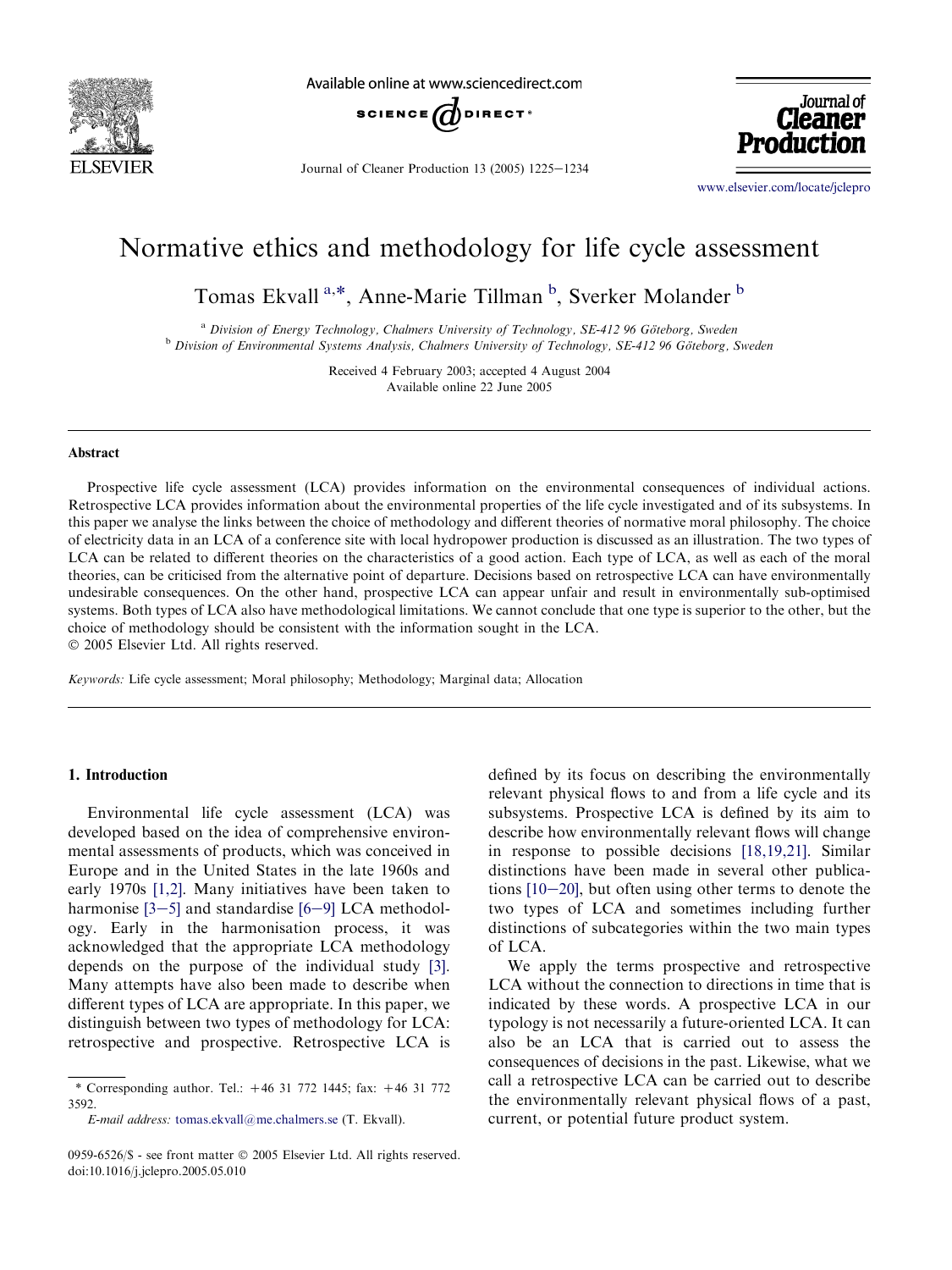The different focuses of prospective and retrospective LCA are reflected in the approach to two areas of methodological problems in the life cycle inventory (LCI) analysis; this is the phase of an LCA in which the material and energy flows are compiled and quantified [\[7\]](#page-8-0). One problem area is the choice of average or marginal data in the modelling of subsystems of the life cycle. Average data for a system are those representing the average environmental burdens for producing a unit of the product and/or service in the system. Marginal data represent the effects of a small change in the output of products and/or services from a system on the environmental burdens of the system.

The other problem area concerns allocation and related system boundaries. Allocation is the partitioning of the environmental burdens of a technological activity among the life cycles in which the activity fulfils a function. The partitioning becomes a methodological problem when, for example, the activity results in several products that are used in different life cycles, or when a material, through recycling, is utilised in more than one life cycle. Problems associated with allocation caused the most debate during the development of the international standard for LCI [\[7\]](#page-8-0). The allocation problems have also been the topic of many scientific papers and several PhD theses  $[21-26]$  $[21-26]$ .

Retrospective LCA excludes the use of marginal data. The system investigated typically includes, and is limited to, the whole life cycle from cradle to grave. Allocation problems are typically solved through partitioning of environmental burdens in proportion to some property of the products: the economic value, mass, volume, etc. [\[18\]](#page-8-0).

The system boundaries in a prospective LCA are defined to include the activities contributing to the environmental consequences of a change, regardless of whether these are within or outside the cradle-to-grave system of the product investigated. Marginal data are used when applicable to the purpose of assessing the consequences, and allocation problems are avoided by expanding the system boundaries to include affected processes outside the cradle-to-grave system [\[18\]](#page-8-0).

In some publications it is proposed that the choice between the types of LCA depends on the type of application: retrospective LCA should be used for learning purposes and possibly marketing, and prospective LCA for actual decision-making [\[10,17,18\].](#page-8-0) In other publications it is argued that the same type of LCA can, at least in principle, be used independently of the application [\[21,24\],](#page-8-0) and that the most relevant information is generated through a prospective LCA [\[19,27,28\]](#page-8-0).

The aim of this paper is to contribute to the understanding of the link between the purpose of an LCA and the choice between retrospective and prospective methodology. We concentrate mainly on the individuals or organisations that the study is intended to

inform. Results from an LCA will only be useful if its audience perceives the results as relevant [\[11,29\].](#page-8-0) It has been established that retrospective and prospective LCA reflect different study foci: to generate environmental information on the life cycle investigated or on the consequences of changes, respectively [\[18,19\]](#page-8-0). Our main task is to improve the understanding of the ethical meaning implied when one or the other of these options is perceived as relevant. We elucidate the philosophical underpinnings of such a perception through the use of a typology of theories within normative ethics.

In addition to the ethical aspects, the perception of what methodology is the most appropriate can be affected by practical limitations in the methodologies. Such limitations are also discussed in this paper. The ethical aspects as well as the practical limitations are illustrated with an example from the electricity sector.

This paper is directed towards LCA researchers and practitioners; however, we believe that an understanding of the ethical meaning of the LCA methodology is useful also to the audience of LCAs. Parts of our results have been presented in previous conference papers [\[30,31\]](#page-8-0).

#### 2. Ethical relevance of information

We suggest that information from a retrospective LCA is useful for making decisions that aim at avoiding life cycles and subsystems that have an undesirable environmental impact. In other words, the retrospective LCA is valid to an (hypothetical) audience that wants to avoid such product systems and subsystems. Likewise, the prospective LCA is valid if the audience considers changes of a product system ''good'' if consequences for the total environment are good. Apparently, one reason why different people do not agree on what type of LCA is the most relevant can be differences in the view on what constitutes an environmentally good action. To illuminate these differences and investigate whether a correct view in this matter can be identified, we turn to normative moral philosophy, or normative ethics. This is the area within moral philosophy that deals with the question of what kinds of actions are good or right in general [\[32\].](#page-8-0)

## 2.1. Theories within normative ethics

Several theories within normative ethics have been presented. They have been divided into categories as illustrated in [Table 1,](#page-2-0) which is based on Lübcke  $[33]$ . According to teleological ethics, actions should be judged according to a valuation of their consequences. This requires a value theory, stating what consequences are more or less valuable or desirable. Deontological ethics, in contrast, is based on the perception that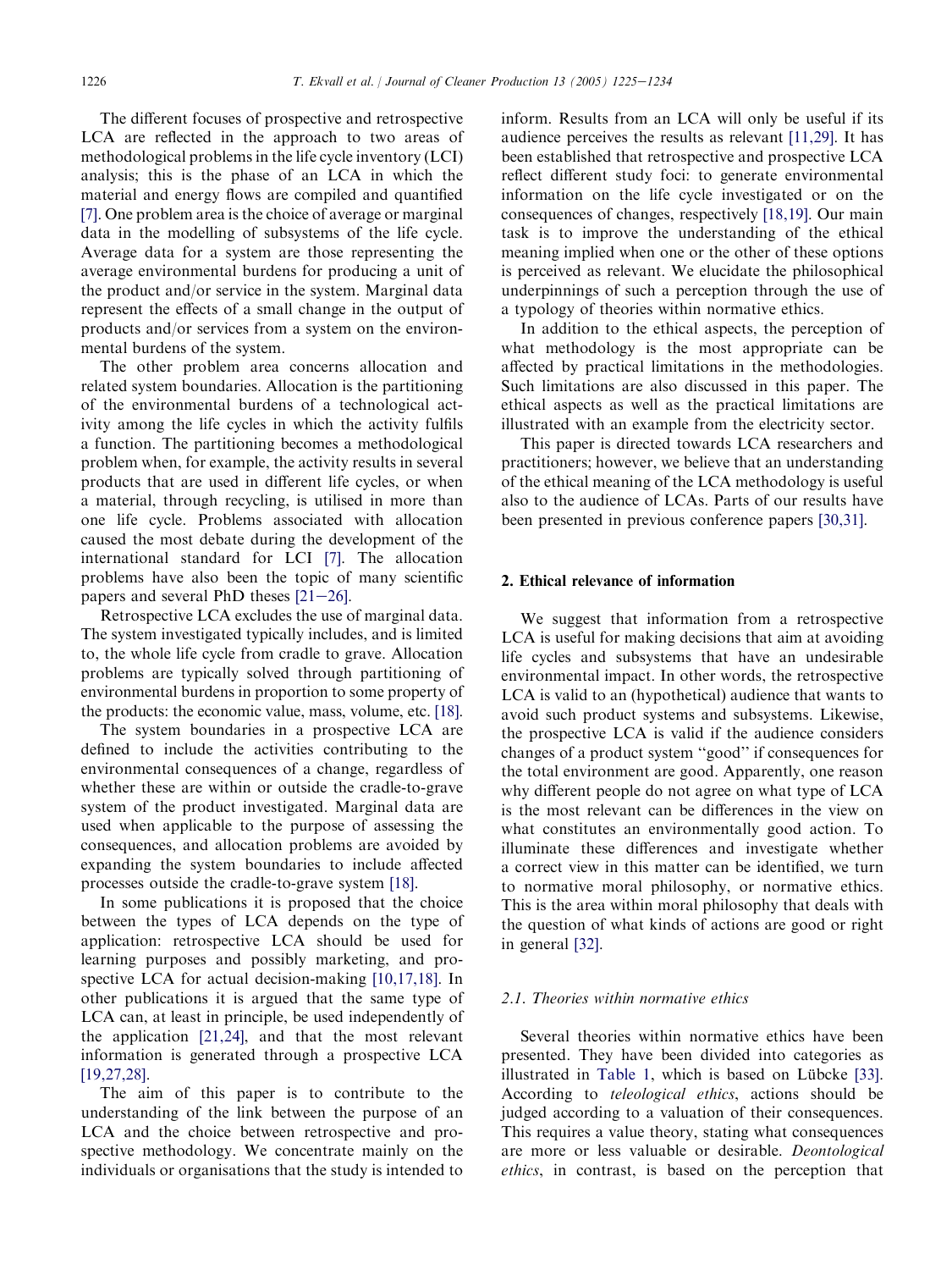<span id="page-2-0"></span>Table 1 Typology of theories within normative ethics

|                                             | Situation ethics                                                                                                    | Rule ethics                                                                                                            |
|---------------------------------------------|---------------------------------------------------------------------------------------------------------------------|------------------------------------------------------------------------------------------------------------------------|
| Teleological ethics<br>Deontological ethics | Consequences of individual action (e.g., Bentham)<br>Situation dependent principles (e.g., Adam Smith,<br>Løgstrup) | Adherence to rule with good consequences (e.g., Mill, Moore)<br>Adherence to rule that is right in itself (e.g., Kant) |

The table presents the basis for evaluating an action according to the four theory categories. It also presents important representatives for the each category, as given by Lübcke [\[33\].](#page-8-0)

a principle can be good or bad in itself, apart from the values connected with the consequences of applying the principle. Instead, the principles in deontological ethics can be linked to concepts of right and wrong, of rights and duties, and of obligations. As an example of deontological ethics, Kant states, ''act only on that maxim whereby you can at the same time will that it should become a universal law''. This should not be interpreted as referring to the consequences of the maxim. Instead, the formulation concerns whether it is logically consistent to want the maxim to become a universal law [\[32\]](#page-8-0).

Another basis for the categorisation of the theories deals with the contrast between considering a specific situation *(situation ethics)* or relying on generally applicable rules (rule ethics). According to situation ethics, each individual action should be assessed in relation to the specific situation in which the action is taken. In rule ethics, however, each action should be assessed in relation to a rule or a set of rules. This set of rules can vary in detail and the degree to which it is founded on theory. The assessment of an action in the context of rule ethics has two elements: the action must be judged in the context of the rules, and the rules themselves must be evaluated in the context of overarching normative principles.

Lübcke [\[33\]](#page-8-0) combines the distinctions and obtains four categories of theories within normative moral philosophy, as illustrated in Table 1. According to teleological situation ethics, an action is good if that individual action has good consequences [\[32\]](#page-8-0). Deontological situation ethics also implies that each action is assessed according to the specific situation in which it takes place, but without referring to whether its consequences are good or bad; this reflects situation dependent principles. According to teleological rule ethics, actions are good to the extent that they obey rules that have good consequences. In deontological rule ethics, the rules are based on inherently good principles, and not on their consequences.

## 2.2. Link between normative ethics and LCA types

The typology presented in Table 1 does not enable us to decide whether an environmentally good action is an action that reduces the environmental burdens of the total life cycle or an action with good consequences for the total environment. On the contrary, the sheer diversity of ethical theories strongly indicates that it is not possible to identify a single, correct view in this matter. However, it is possible to identify links between certain categories of ethical theories and the types of LCA ([Fig. 1](#page-3-0)).

A retrospective LCA provides an environmental assessment of the life cycle and subsystems investigated. Such information can be used, among other things, to decide whether or not to become associated with the system, for example by buying the product investigated. It is relevant to base this decision on information from a retrospective LCA if the ethical rule is to avoid being associated with systems that have undesirable environmental impacts. When such a rule is adopted without reference to its consequences, this is a special case of deontological rule ethics. However, the rule can be expected to have good consequences, since it is reasonable to assume that it will give rise to systems with preferable environmental impacts. In other words, the rule can also be a special case of teleological rule ethics.

If an individual action should be assessed according to its particular consequences, it is appropriate to base decisions on information from a prospective LCA, since such a study is designed to describe the environmental consequences of a change. In other words, the choice of a prospective LCA methodology is valid from the perspective of teleological situation ethics.

A special case of prospective LCA is when the change that is investigated is the introduction (or abrogation) of a regulation. An example is the LCA on beverage containers that was made to evaluate the Danish ban on one-way containers for beer and carbonised soft drinks [\[34\].](#page-8-0) In this instance, the prospective LCA generated information on the consequences of abrogating the regulation. Such information is relevant, from the perspective of teleological situation ethics, to assess the abrogation of the regulation.

A prospective LCA can generate information not only on the consequences of a formal regulation; in principle, it can yield information on the consequences of any type of rule. This means that a prospective LCA can, in principle, generate a part of the information that is relevant in the context of teleological rule ethics, since this requires an assessment of the consequences of ethical rules. In practice, however, the causal relations and the combined systems that would be affected by an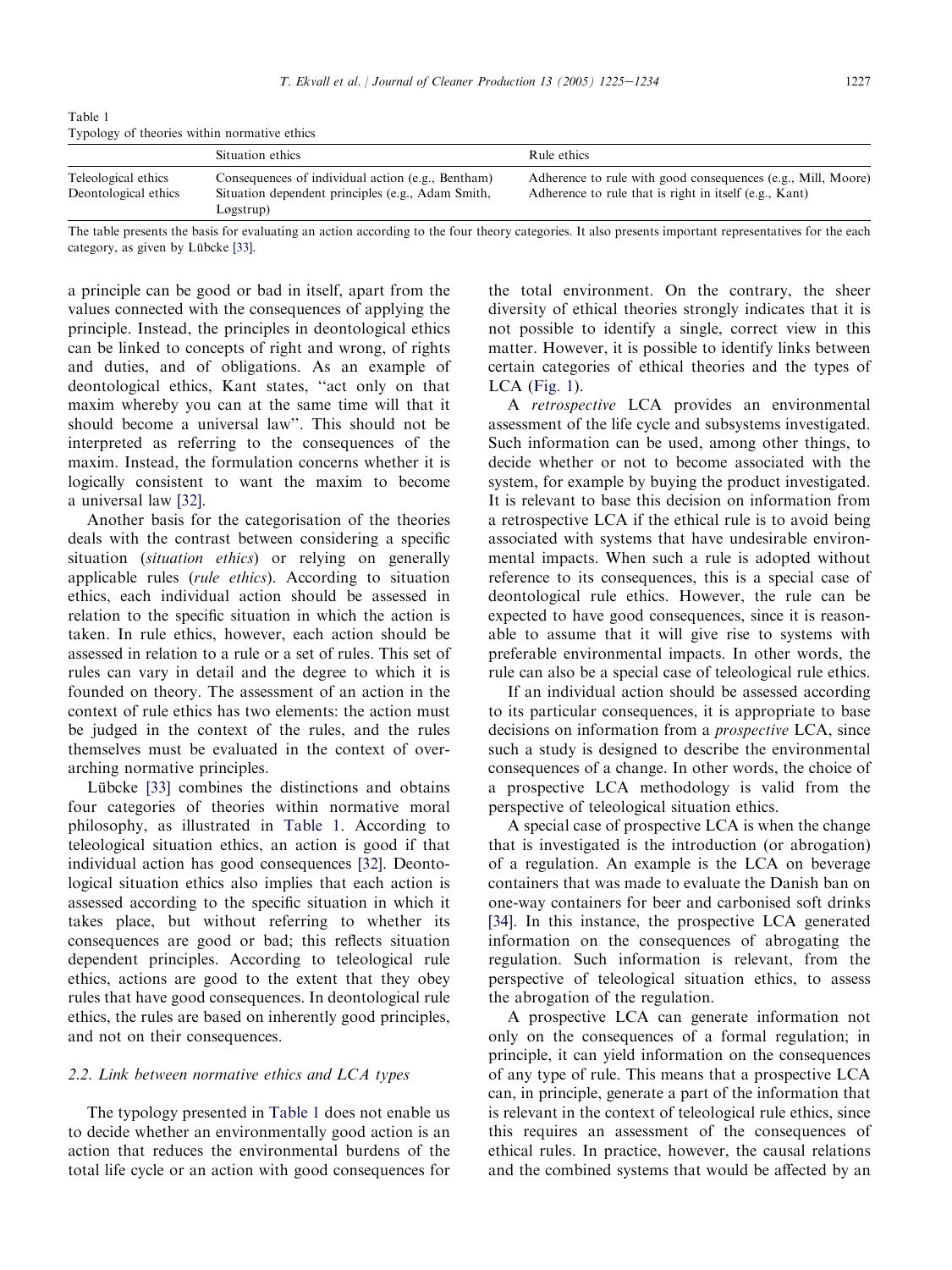<span id="page-3-0"></span>

Fig. 1. Illustration of the links between the information generated through different types of LCA, the ethical preferences of the audience, and theories of normative ethics.

ethical rule might well be too complex to model in an  $LCA$ 

Finally, prospective LCAs can be used not only for the assessment of actions or rules, but also for generating teleological decision rules, i.e. rules with good consequences. As an example, a series of prospective LCAs that are carried out on several car components can show that the component weight is a critical factor. Such LCA results may form a basis for a rule that the weight should be minimised, or at least taken into account, in the design of all car components.

## 3. Retrospective LCA and rule ethics

In this section, we discuss the limitations of the retrospective methodology with a focus on system boundaries and allocation problems. We also present a critique of retrospective LCA from the perspective of teleological situation ethics.

# 3.1. Technical limitations of retrospective LCA methodology

A retrospective LCA focuses on assessing the environmentally relevant physical flows of a life cycle and its subsystems. As stated above, this can be used, e.g., to decide whether or not we want to become associated with the system. One problem in this context

is that it is often unclear to what system or subsystems we become associated through our actions. For example, it can be difficult to identify the system from which a customer buys electricity. Kåberger and Karlsson [\[35\]](#page-8-0) indicate that customers buy electricity from a system that consists of a specific electricity production technology, if they buy electricity on a contract that specifies the electricity production plant or technology. By performing company specific LCIs the major electricity companies in Sweden (Vattenfall [\[36\]](#page-8-0) and Sydkraft) seems to express the view that customers buy electricity from a system consisting of a specific company's electricity production. Traditionally, LCIs that are conducted in Sweden use data on average Swedish electricity production for electricity that is used within the country. This is consistent with the view that the electricity is bought from the national electricity system. However, the electricity in Norway, Sweden, Denmark, and Finland is freely traded on a common Nordic market, which is connected to the electricity grid of other European countries. This suggests that a Nordic consumer buys electricity from the Nordic electricity system or one that is even larger than that [\[37\].](#page-8-0) Gaines [\[38\]](#page-8-0) suggests that a system is what is distinguished as a system. According to this statement, the electricity system is what an informed observer perceives it to be. Hence, there is no objective answer to the question concerning from what system the customer buys electricity. A Vattenfall customer in Sweden can, for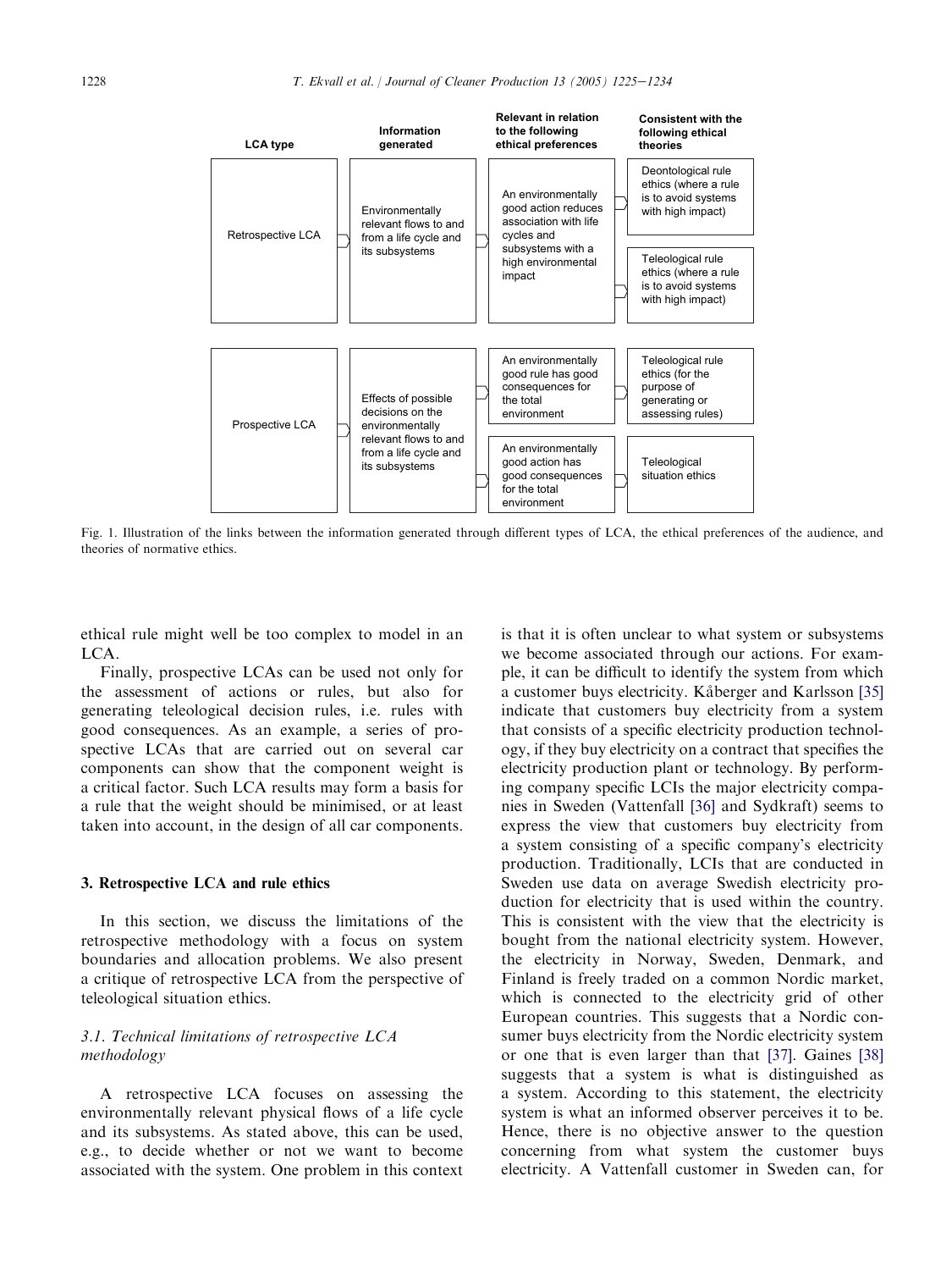example, defend the view that the electricity is bought from the Vattenfall production system, the Swedish electricity system, or the Nordic electricity system.

If we do not know from which system the electricity is bought, then we do not know what average data to use in the retrospective LCA: technology averages, company averages, national averages, or regional averages. The difference between these averages can be very large. In Norway, more than 99% of the electricity production during 1998 was hydropower. In Denmark, nearly 60% was based on coal. In the Nordic electricity system, 54% was hydropower, 24% nuclear and 10% coal-based [\[39\].](#page-8-0) In terms of the kind of emissions normally accounted for in an LCI, there is a very large difference between hydropower and nuclear power, on one hand, and electricity produced from coal and oil on the other. While, for example,  $CO<sub>2</sub>$  emissions are less than 1 g/ kWh for Vattenfall hydropower (including plant construction) [\[36\],](#page-8-0) they can be nearly 1 kg/kWh for coalbased electricity production. As a result, the average emissions from electricity production vary greatly between different Nordic countries. This accentuates the problem of identifying the electricity system from which a Nordic consumer buys electricity. The problem is, however, significant also outside the Nordic region [\[40\]](#page-8-0).

Another methodological problem of retrospective LCA concerns the choice of allocation methods. Many diverse approaches to the allocation problems have been suggested [\[41\].](#page-8-0) If the retrospective LCA has the specific aim to describe the causes of the environmental burdens of the life cycle, it is reasonable to partition the environmental burdens of a process with multiple products in proportion to the economic value of these products [\[42\].](#page-8-0) Otherwise, it is difficult to find an objective basis for the choice of allocation method.

# 3.2. Ethical limitations of retrospective LCA methodology

In addition to the technical drawbacks, the retrospective methodology can be criticised from the normative perspective of teleological situation ethics. Such criticism is really a critique of the special case of rule ethics that makes retrospective LCA relevant: the case where one rule is to avoid environmentally poor systems. We illustrate the limitations of this ethical rule with an example from the Nordic electricity sector.

Let us consider a university department that is looking for an environmentally good site for a conference. If the aim is to avoid environmentally poor systems, a retrospective LCA of conference sites will produce information that is relevant as a basis for this decision. Thorskog Castle is a conference hotel near the West Coast of Sweden. Across the hotel site runs a brook. A small hydropower station at this brook

makes the hotel self-sufficient with electricity. The hotel is connected to the national electricity grid, which makes it possible for the owners of the hotel to sell excess electricity from the brook. It is reasonable to perceive the hotel and the hydropower station as the relevant electricity system to analyse, which implies that the retrospective LCA is based on average data for this small system. In other words, it is reasonable to use environmental data from the local hydropower production in the retrospective study. The quantities of  $CO<sub>2</sub>$ ,  $SO<sub>2</sub>$ ,  $NO<sub>X</sub>$ , particulates etc. per kWh produced at the hydropower station will be nearly zero. In terms of the kind of emissions normally accounted for in an LCI, the hotel and the hydropower station is a quite good, although very small, part of the Swedish electricity system.

The consequence of using the facilities at Thorskog Castle for the conference is likely to be that more electricity will be used at the site and, hence, that less excess electricity will be sold to the grid. This means that the consequences of electricity use at Thorskog Castle are similar to the consequences of using electricity anywhere else in the Nordic countries: the production will increase on the margin of the Nordic electricity system. The production affected is likely to include coal power, wind power and natural gas [\[43\]](#page-8-0), and the increase in emissions of  $CO<sub>2</sub>$ ,  $SO<sub>2</sub>$ ,  $NO<sub>X</sub>$ , particulates etc. will be much larger than indicated by the retrospective data.

An LCA based on average data clearly does not reflect any marginal effects, i.e., effects of small changes in the production volume. In contrast, most actions can be expected to cause changes that are small enough to be approximated as marginal effects on the production of bulk materials (e.g., steel, aluminium, polyethylene), energy carriers (e.g., electricity, heavy fuel oil, petrol), and services (e.g., waste management) where the total production volume is very high. Since the retrospective LCA results do not reflect the consequences of individual actions, there is a risk that the environment can be harmed by actions that are recommended on the basis of a retrospective LCA.

On a general level, there is a risk that undesirable effects follow from individual actions that are based on rule ethics, because rule ethics by definition does not take into account the consequences of the individual action. A person who embraces teleological situation ethics is likely to consider this to be a serious limitation in rule ethics.

#### 4. Prospective LCA and situational ethics

This section includes a discussion on problems of prospective LCI methodology concerning completeness, uncertainty, complexity, etc. We also present an ethical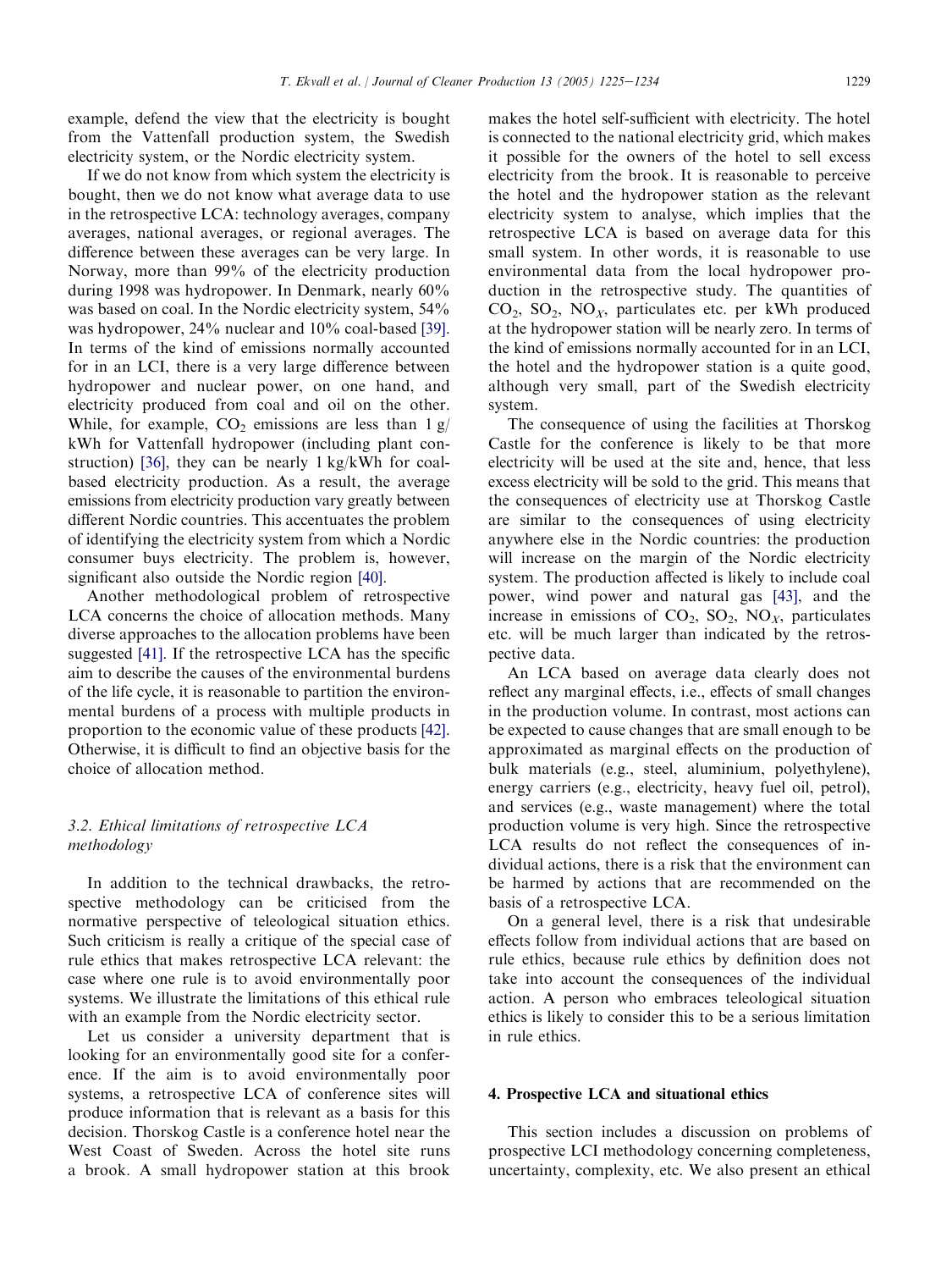critique of prospective LCA based on the concept of fairness and on the risk that a widespread use of prospective LCA results in sub-optimisations.

# 4.1. Technical limitations of prospective LCA methodology

Prospective LCA aims at describing consequences of possible decisions. Perhaps the most important limitation of prospective LCI methodology is that it is generally impossible to model the full consequences of an action in an LCA. The full consequences depend on various types of causal relationships, while a conventional, prospective LCA accounts mainly for very simple causal relationships. For example, the purchase of a product is usually simply assumed to result in the production of the same quantity of that type of product. In principle, the prospective LCI methodology can be refined by introducing multiple simple market models [\[21,44\].](#page-8-0) The resulting, "radically effect-oriented", LCI takes into account the fact that our purchase of a product may result in a reduced use by other customers. For instance, if the electricity demand is increased in the life cycle investigated, this may contribute to an increased electricity price that, in turn, results in lower electricity use in other life cycles. Hence, the increase in the total production of the product can be smaller than the increase in the quantity that is used in the life cycle investigated.

The consequences of our actions may also depend on psychological, causal relationships that are not accounted for in the simple market models. If a customer buys electricity on a contract that specifies the electricity production technology, he could influence other consumers to do the same. This way, the increase in the total production of a product can be larger than the increase in the quantity that is used in the life cycle investigated. An action on the micro-level might even have a significant impact on the macro-level. If the market is near the point where buying electricity from a specific technology is regarded as the normal thing to do, the influence of a single electricity purchase might spread widely and, indirectly, affect a large share of the consumers. Such, potentially huge, consequences of an individual change are not included in a prospective LCA.

As long as the significance of the excluded causal relationships is unknown, we generally do not even know if the consequences modelled in the prospective LCA are close to, or very far from, the full, real consequences. In the face of this apparently severe limitation, it is still possible to model some of the causal relationships in a prospective LCA. It is not reasonable to assume that teleological situation ethics requires complete knowledge on the consequences of actions. Instead, it must be assumed that decisions should be

based on the information that is available or possible to acquire. From the perspective of teleological situation ethics, this is an argument for modelling as much as possible of the causal relationships in an LCA, even when the full consequences cannot be modelled.

The completeness of the prospective LCA model depends, for example, on the resources available for the study. There is no objective resolution to this trade-off between completeness and the quantity of resources spent. Hence, there is an element of subjectivity not only in retrospective but also in prospective LCA.

Another limitation of prospective LCA is related to the fact that the LCA is often carried out for learning purposes, without a specific action in mind [\[10\]](#page-8-0). It is not reasonable to describe the consequences of every possible action in a prospective LCA. When no action has been specified, the prospective LCA practitioner can only model the sphere of influence of the decisionmakers. This is the parts of the technical system that can be influenced by the decision-makers, either directly or indirectly. In such a study, the system investigated should ideally include the activities where the most important changes can be induced by the decisionmakers. Activities which they can only marginally affect should be modelled using marginal data, whereas activities for which the decision-makers can make complete changes (i.e., the foreground system) should be modelled using average data.

The use of marginal data is typical for prospective LCI, since most decisions have marginal effects on large production systems. A problem in this context is that it can be difficult to identify the technologies where marginal effects occur. Economists distinguish between short-term and long-term margins. The former is identified by using an economic model that assumes the production capacity to be fixed, i.e. only the utilisation of the capacity varies. The latter is identified with a model that allows the production capacity to vary. A procedure for identifying a long-term margin in LCAs was presented by Weidema et al. [\[45\]](#page-8-0). However, modelling these effects on, e.g., the electricity system based on a single short-term or long-term-margin is a simplification. A single action can often be expected to have short-term as well as multiple long-term effects on the dynamic electricity system. If an accurate identification of such complex marginal effects is possible, it requires fairly advanced, dynamic models of the systems affected [\[43\]](#page-8-0).

Even excluding the possible macro-effects of changes on the micro-level, the uncertainties involved in a prospective LCI are likely to be large. As indicated above, the uncertainty in complex marginal effects can be quite large [\[43\]](#page-8-0). We expect the uncertainties to be even more problematic in a radically effect-oriented LCI, because of the large uncertainties in the economic causal relationships. Furthermore, the prospective LCA results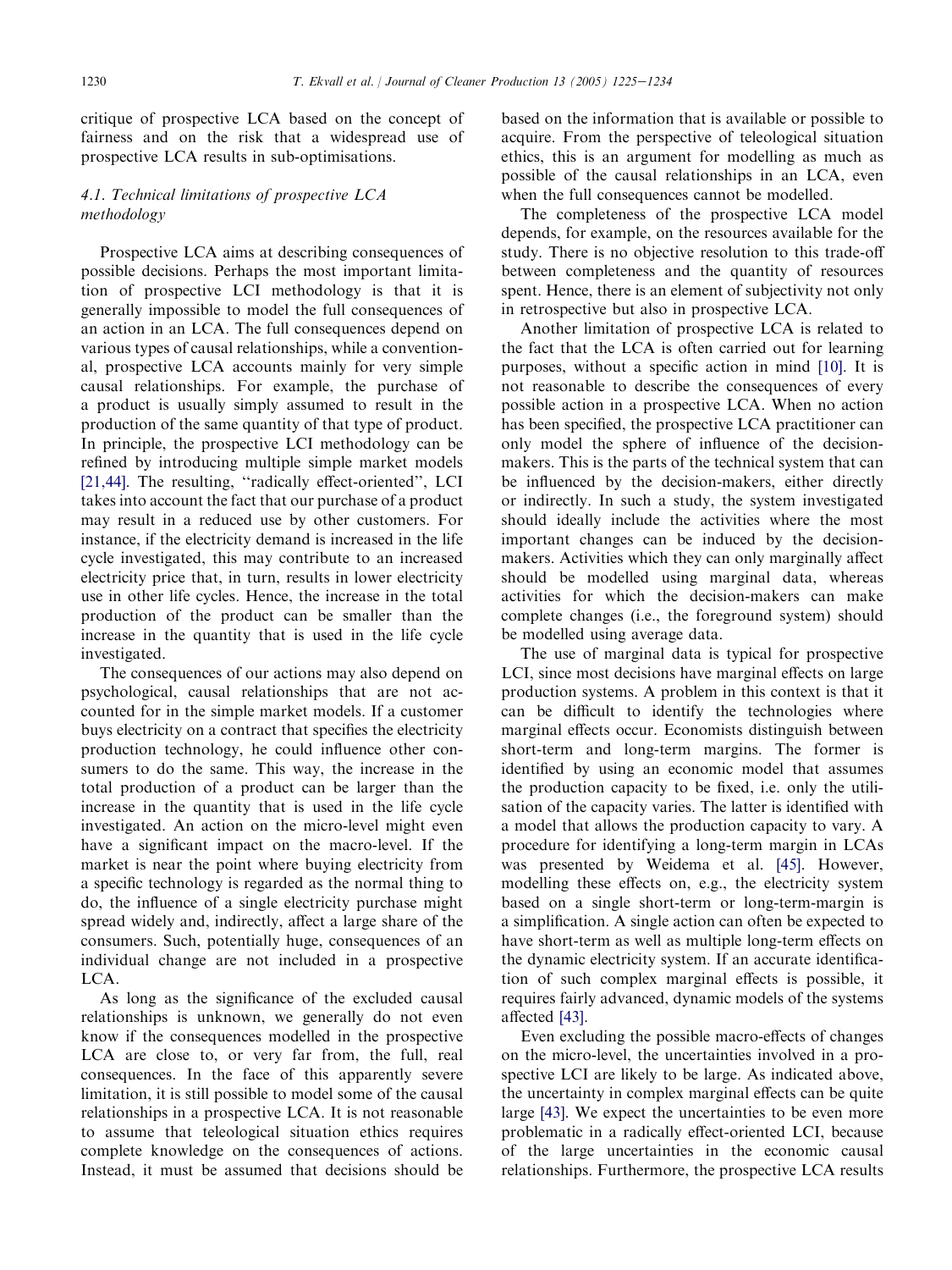<span id="page-6-0"></span>It would be difficult to establish consensus on a detailed prospective LCI methodology, at least in the near future. This makes it impossible, at present, to apply prospective methodology when a detailed standardisation of the methodology is required, such as for environmental product declarations (EPD). If the prospective methodology were to be preferred for this application, a long-term solution would be to develop a theoretical foundation for detailed prospective LCAs and then try to establish a standard based on this foundation. This article can be regarded as one contribution, among others, to such a solution [\[21,22,](#page-8-0) [45,46\].](#page-8-0)

# 4.2. Ethical limitations of prospective LCA methodology

In addition to the technical limitations, the prospective LCA methodology can be criticised with arguments concerning fairness and sub-optimised systems. Such criticism is really a critique of teleological situation ethics as a basis for LCA methodology. This limitation of teleological situation ethics can also be illustrated with the example of Thorskog Castle. According to these ethics, the choice of conference site should be based on a prospective study. As stated above, the consequences of using electricity at Thorskog Castle are approximately the same as using electricity at any other hotel in the Nordic countries. The effects occur on the margin of the Nordic electricity production system in both the cases. This means that the owners of Thorskog Castle do not benefit, in a prospective LCA,

from operating an environmentally good part of the electricity system. This may well appear to be unfair, in particular if the hydropower station and the connection to the electricity grid is deliberately maintained for environmental reasons.

It is reasonable to expect that conferences are more important to the economy of Thorskog Castle than the revenue from excess electricity. If the owners of the hotel decide to shut down the connection to the national electricity grid, the site would become an isolated electricity system. The consequence of choosing Thorskog Castle for the conference would then be that a larger share of the power from the brook is utilised for electricity production. This would have little or no effect on the emissions from the site, which would give Thorskog Castle an advantage in prospective LCAs. Hence, a widespread use of prospective studies would give the owners of the hotel an incentive to cut the connection to the national electricity grid. This would mean that the excess electricity from the hydropower station is no longer utilised and, hence, that the national electricity system is sub-optimised. Accordingly, there is a risk that environmentally poor consequences, in terms of suboptimised systems, result from a widespread use of prospective LCAs.

## 5. Conclusions and recommendations

The connections between LCA methodology and the purpose of the study concerns more than the previously observed links between methodology and applications of the study. In LCA typologies where the distinction is based on the application, retrospective LCA is used for learning purposes, while prospective LCA is used for

Table 2

Summary of properties of retrospective and prospective LCA as described in this paper

|                                          | Retrospective LCA                                                                                         | Prospective LCA                                                                                                                |
|------------------------------------------|-----------------------------------------------------------------------------------------------------------|--------------------------------------------------------------------------------------------------------------------------------|
| Information sought                       | Environmentally relevant physical flows to<br>and from the cradle-to-grave system                         | Changes in environmentally relevant flows<br>caused by possible decisions                                                      |
| Methodological characteristics           | Allocation by partitioning; average or<br>supplier-specific data                                          | Allocation avoided through system<br>expansion; marginal data                                                                  |
| Methodology in Thorskog case             | Electricity data on Thorskog site                                                                         | Electricity data on Nordic marginal<br>production                                                                              |
| Technical limitations                    | Subjective choice of system boundary for the<br>average data; subjective choice of partitioning<br>method | Inherent uncertainty; subjective completeness;<br>conceptual complexity; lack of consensus                                     |
| Ethical validity                         | Teleological and deontological ethics (for<br>assessing actions when the rule is to avoid bad<br>systems) | Teleological situation ethics; teleological rule<br>ethics (for assessing or generating rules)                                 |
| Ethical limitations, general             | Risk for unaccounted, undesirable<br>consequences                                                         | Risk for unfair LCA results; risk for sub-<br>optimised systems                                                                |
| Ethical limitations in the Thorskog case | LCA results do not reflect the environmental<br>consequences of using electricity                         | LCA results do not reflect the nature of the<br>Thorskog electricity system; risk for loss of<br>excess hydropower electricity |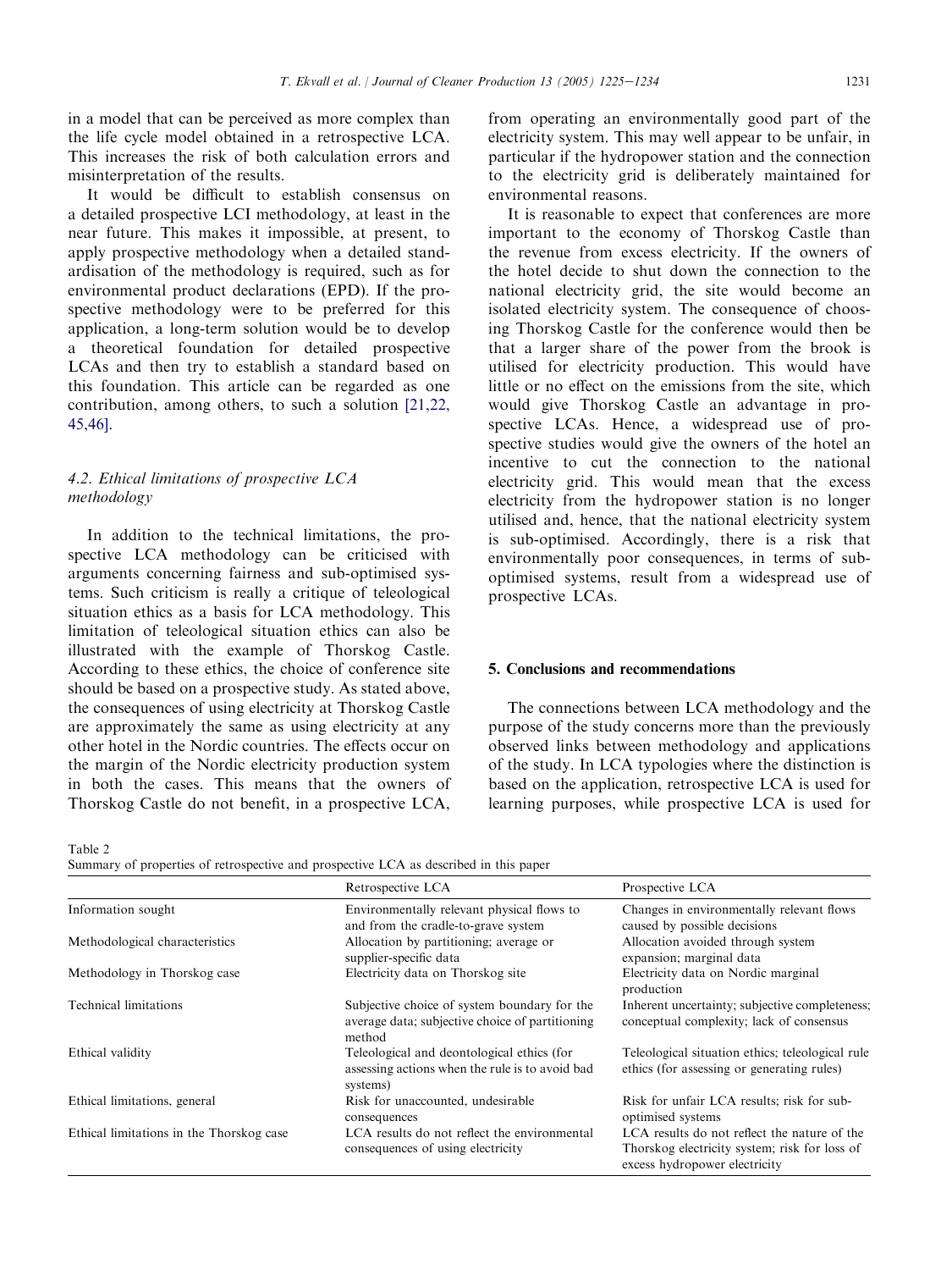<span id="page-7-0"></span>generating information that is relevant for decisions [\[10,17,18\]](#page-8-0). In contrast, we claim that both prospective and retrospective LCAs can be used for decisionmaking. Furthermore, both kinds of LCA can also be used for learning purposes although the prospective LCA, in this case, probably describes the sphere of influence of the decision-makers rather than consequences of specific changes.

There is no doubt that retrospective and prospective LCAs result in different type of information (see [Table 2\)](#page-6-0). This paper illustrates that these two types of information are related to different views  $-$  connected to different theories of normative moral philosophy  $$ on the characteristics of a good action [\(Fig. 1](#page-3-0)). A prospective LCA methodology is valid from the perspective of teleological situation ethics. It is also effective for assessing or generating rules in teleological rule ethics. On the other hand, retrospective LCA methodology is valid for special cases of teleological and deontological rule ethics, where the rule is to avoid being associated with systems with an undesirable environmental impact.

Both retrospective and prospective LCAs have methodological limitations. In a retrospective LCA, for example, there seems to be no general, objective basis for the definition of subsystems or the choice of allocation methods. In these respects, retrospective LCA methodology relies on the establishment of conventions when a detailed standardisation of the methodology is required. An example of such a convention for this type of LCA is the product-specific rules (PSR) in the Swedish system for EPD [\[47,48\]](#page-8-0). The need for conventions is emphasised by the fact that the PSR for different types of products do not have the same conventions for calculating the average data for electricity production.

The methodological limitations of prospective LCA include the requirements for specifying what consequences should be modelled. They also include practical modelling problems. The full consequences of an action cannot usually be modelled in an LCA. It is, in general, not even possible to know whether the consequences modelled in a prospective LCA are close to, or very far from, the actual consequences of the action. We have found no general, objective basis for deciding what types of consequences should be included in a prospective LCA. Hence, prospective LCA methodologies probably also rely on the establishment of conventions when a detailed standardisation of the methodology is required.

Both retrospective and prospective LCAs also have ethical limitations. Decisions based on retrospective LCA can have environmentally undesirable consequences. On the other hand, a widespread use of prospective LCA can also have unwanted environmental consequences in terms of sub-optimised systems. Furthermore, actions based on teleological situation ethics may well appear unfair because producers that initiate or maintain good production systems might not get any benefit from this in a prospective LCA.

It is not possible, based on our discussions above, to state that one type of LCA methodology is superior to the other. Hence, the choice between retrospective and prospective LCA methodologies remains; different choices can be appropriate depending on the normative point of departure of the audience. However, the fact that retrospective and prospective LCAs result in complementary information indicates that, on some occasions, it can be relevant to carry out both types of LCA.

It is relevant to state clearly in the goal and scope definition of an LCA, whether the purpose of the study is to describe the environmental burdens of a system or to describe the consequences on the environmental burdens of changes that can be made in the system. It may also be relevant to state what normative point of departure the chosen purpose reflects. Such statements enable the readers of the LCA report to consider whether they share the normative views on which the LCI methodology is based. It also allows for reviewers of the study to consider whether the methodological choices in the LCI are consistent with the purpose and with the normative point of departure on which the study is based.

The discussion and recommendations in this paper focus on the LCI, particularly on the choice between average and marginal data. Similar arguments may well be relevant for the discussion of other methodological problems in LCA and for other types of environmental systems analysis. As an example, teleological situation ethics, with its focus on consequences of actions, is consistent with the view [\[49,50\]](#page-9-0) that the life cycle impact assessment should consider only environmental burdens above the threshold for actual environmental impacts. The view that all environmental burdens should be accounted for because less environmental burdens are better, regardless of the threshold, can be regarded as a case of rule ethics. This indicates that the 'only-above-threshold,' approach is the appropriate choice in prospective LCAs and that the 'less-is-better,' approach is applicable in retrospective LCAs.

## References

- [1] Hunt RG, Franklin WE.  $LCA how$  it came about  $-$  personal reflections on the origin and the development of LCA in the USA. Int J LCA 1996;1(1):4-7.
- [2] Baumann H, Tillman A-M. The Hitch Hiker's guide to LCA. Lund, Sweden: Studentlitteratur; 2004. p. 44-51.
- [3] Consoli F, Allen D, Boustead I, Fava J, Franklin W, Jensen AA, de Oude N, Parrish R, Perriman R, Postlethwaite D, Quay B,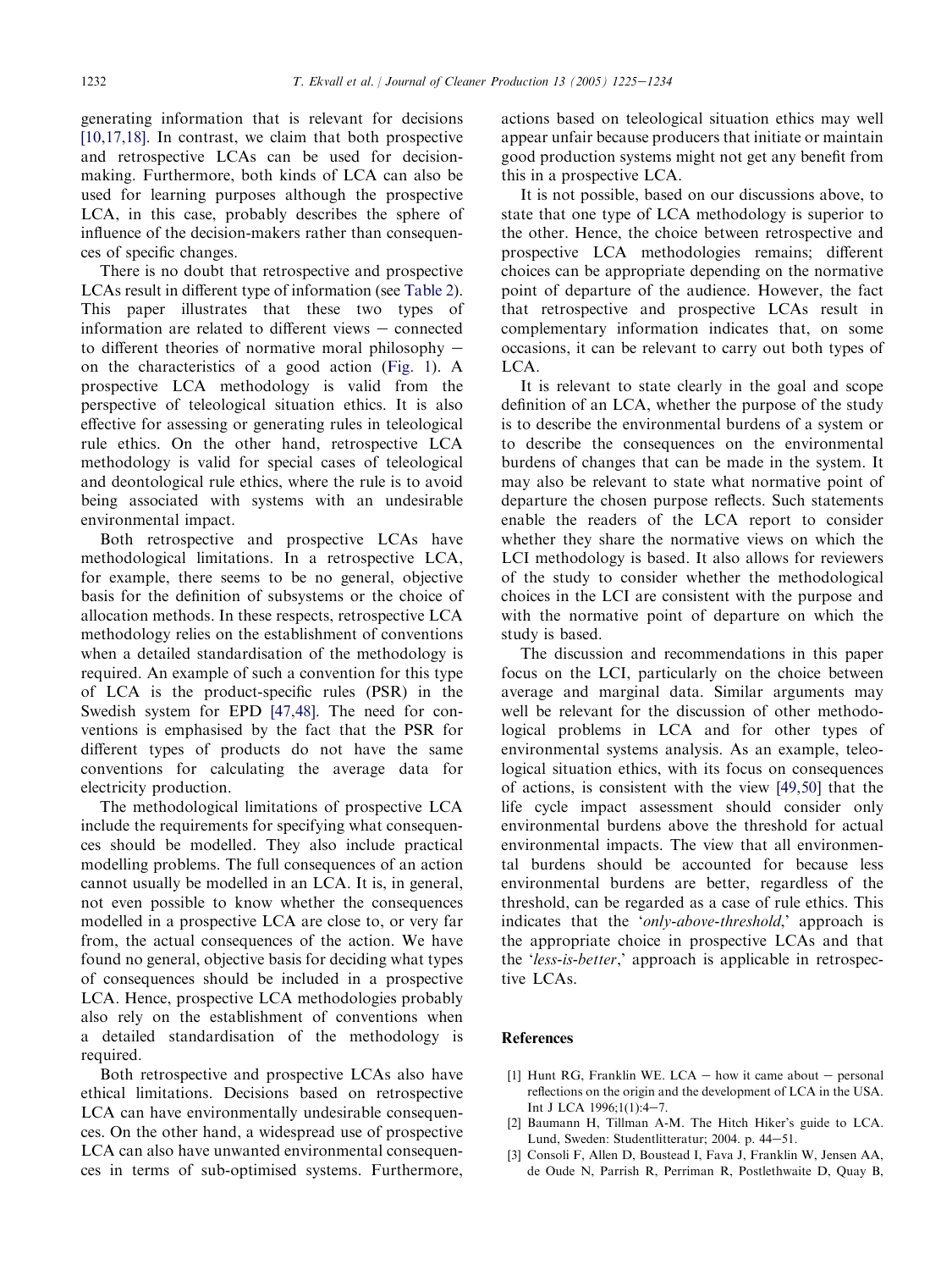<span id="page-8-0"></span>Séguin J, Vigon B, editors. Guidelines for life-cycle assessment: a 'code of practice' e edition 1. Pensacola, USA: Society of Environmental Toxicology and Chemistry; 1993.

- [4] Lindfors L-G, Christiansen K, Hoffman L, Virtanen Y, Juntilla V, Hanssen O-J, et al. Nordic guidelines on life-cycle assessment. Nord 1995:20. Stockholm, Sweden: CE Fritzes AB; 1995.
- [5] Guinée J, editor. Handbook on life cycle assessment  $-$  operational guide to the ISO standards. Dordrecht, The Netherlands: Kluwer Academic Publishers; 2002.
- [6] Environmental management  $-$  life cycle assessment  $-$  principles and framework. EN ISO 14040:1997. Brussels, Belgium: European Committee for Standardization; 1997.
- [7] Environmental management  $-$  life cycle assessment  $-$  goal and scope definition and inventory analysis. ISO 14041:1998(E). Geneva, Switzerland: International Organization for Standardization; 1998.
- [8] Environmental management  $-$  life cycle assessment  $-$  life cycle impact assessment. ISO 14042:2000. Brussels, Belgium: European Committee for Standardization; 2000.
- [9] Environmental management  $-$  life cycle assessment  $-$  life cycle interpretation. ISO 14043:2000. Brussels, Belgium: European Committee for Standardization; 2000.
- [10] Baumann H. LCA use in Swedish industry. Int J LCA 1996;1(3):  $122 - 6$
- [11] Cowell SJ. Environmental life cycle assessment of agricultural systems: integration into decision-making. Ph.D. thesis. Guilford, UK: University of Surrey; 1998.
- [12] Heintz B, Baisnée P-F. System boundaries. In: Life cycle assessment. Workshop report, Leiden, The Netherlands,  $2-3$ December 1991. Brussels, Belgium: SETAC; 1992. p. 35-52.
- [13] Weidema BP. Development of a method for product life cycle assessment with special references to food products (summary). Ph.D. thesis. Lyngby, Denmark: Technical University of Denmark; 1993.
- [14] Weidema B. Application typologies for life cycle assessment  $$ a review. Int J LCA  $1998:3(4):237-40$ .
- [15] Frischknecht R. Goal and scope definition and inventory analysis. In: Udo de Haes HA, Wrisberg N, editors, Life cycle assessment: state-of-the-art and research priorities, vol. 1. Bayreuth, Germany: Eco-Informa Press; 1997. LCA documents.
- [16] Baumann H. Life cycle assessment and decision making  $$ theories and practices. Ph.D. thesis. Gothenburg, Sweden: Chalmers University of Technology; 1998.
- [17] Hofstetter P. Perspectives in life cycle impact assessment  $$ a structured approach to combine models of the technosphere, ecosphere and valuesphere. Ph.D. thesis, Swiss Federal Institute of Technology, Zürich. Dordrecht, The Netherlands: Kluwer Academic Publishers; 1998.
- [18] Tillman A-M. Significance of decision-making for LCA methodology. Environ Impact Assess Rev  $2000;20:113-23$ .
- [19] Curran MA, Mann M, Norris G. The international workshop on electricity data for life cycle inventories. J Cleaner Prod  $2005:13(8):853-62.$
- [20] Guinée J, editor. Danish-Dutch workshop on LCA methods. held on 16-17 September 1999 at CML, Leiden [Final report, 26-10-99].
- [21] Ekvall T. System expansion and allocation in life cycle assessment. Ph.D. thesis. Gothenburg, Sweden: Chalmers University of Technology; 1999.
- [22] Azapagic A. Environmental system analysis: the application of linear programming to life cycle assessment  $-$  vol. 1. Ph.D. thesis. Guilford, UK: University of Surrey; 1996.
- [23] Schneider F. Analyse des Reemplois, Recyclages, Valorisations de Dechets par l'Etude de Systems Cascade. Ph.D. thesis. Lyon, France: l'Institut National des Sciences Appliquees de Lyon; 1996 [in French].
- [24] Frischknecht R. Life cycle inventory analysis for decision-making. Ph.D. thesis. Zürich, Switzerland: Swiss Federal Institute of Technology; 1998.
- [25] Karlsson R. Life cycle considerations in sustainable business development. Ph.D. thesis. Gothenburg, Sweden: Chalmers University of Technology; 1998.
- [26] Trinius W. Environmental assessment in building and construction. Ph.D. thesis. Stockholm, Sweden: Royal University of Technology; 1999.
- [27] Wenzel H. Application dependency of LCA methodology: key variables and their mode of influencing the method. Int J LCA  $1998.3(5) \cdot 281 - 8$ .
- [28] Weidema B. New developments in the methodology for life cycle assessment. In: Proceedings of the third international conference on ecobalance,  $25-27$  November 1998, Tsukuba, Japan. p.  $47-50$ .
- [29] Ekvall T, Tillman A-M. Open-loop recycling: criteria for allocation procedures. Int J LCA  $1997;2(3):155-62$ .
- [30] Ekvall T. Moral philosophy, economics, and life cycle inventory analysis. In: Proceedings of total life cycle conference and exposition  $-$  land sea & air mobility. Detroit, USA: Society of Automotive Engineers; April  $2000$ . p.  $103-10$ .
- [31] Ekvall T, Molander S, Tillman A-M. Marginal or average data  $$ ethical implications. In: Abstract book of first international conference on life cycle management. Copenhagen, August; 2001.  $p. 91 - 3$
- [32] Norman R. The moral philosophers  $-$  an introduction to ethics. New York: Oxford University Press; 1998.
- [33] Lübcke P, editor. Filosofilexikonet. Stockholm, Sweden: Bokförlaget Forum AB; 1988. p.  $143-4$  [in Swedish].
- [34] Ekvall T, Frees N, Nielsen PH, Person L, Ryberg A, Weidema B. et al. Life cycle assessment on packaging systems for beer and soft drinks - main report. Environmental project No. 399. Copenhagen, Denmark: Danish Environmental Protection Agency; 1998.
- [35] Kåberger T, Karlsson R. Electricity from a competitive market in life-cycle analysis. J Cleaner Prod  $1998;6(2):103-9$ .
- [36] Brännström-Norberg B-M, Dethlefsen U, Johansson R, Setterwall C, Tunbrant S. Life-cycle assessment for vattenfall's electricity generation  $-$  summary report. Stockholm, Sweden: Vattenfall AB; 1996.
- [37] Frees N, Weidema B. Life cycle assessment of packaging systems for beer and soft drinks  $-$  energy and transport scenarios. Environmental project no. 406. Copenhagen, Denmark: Danish Environmental Protection Agency; 1998.
- [38] Gaines B. General systems research: quo vadis? In: General systems yearbook, vol. 14. 1979. p.  $1-9$ .
- [39] Energifakta. Stockholm, Sweden: AB Svensk Energiförsörjning; 2001 [in Swedish].
- [40] Dones R, Ménard M, Gantner U. Choice of electricity-mix for different LCA applications. In: Proceedings of the sixth LCA case studies symposium. Brussels, Belgium; 1998.
- [41] Huppes G, Schneider F, editors. Proceedings of the European workshop on allocation in LCA. Leiden, Brussels, Belgium: SETAC-Europe; 1994.
- [42] Huppes G. Macro-environmental policy: principles and design. Ph.D. thesis, Leiden University. Amsterdam, The Netherlands: Elsevier; 1993.
- [43] Mattsson N, Unger T, Ekvall T. Effects of perturbations in a dynamic system  $-$  the case of Nordic power production. J Ind Ecol, submitted for publication.
- [44] Ekvall T. Cleaner production tools  $-$  LCA and beyond. J Cleaner Prod 2002;10(5):403-6.
- [45] Weidema BP, Frees N, Nielsen P. Marginal production technologies for life cycle inventories. Int J LCA  $1999;4(1):48-56$ .
- [46] Azapagic A, Clift R. Allocation of environmental burdens in multiple-function systems. J Cleaner Prod  $1999;7(2):101-19$ .
- [47] Product specific rules for household refrigeration appliances. PSR  $2000:1.$   $\lt$ [http://www.environdec.com/psr/e\\_psr0001.pdf](http://www.environdec.com/psr/e_psr0001.pdf) $>$ .